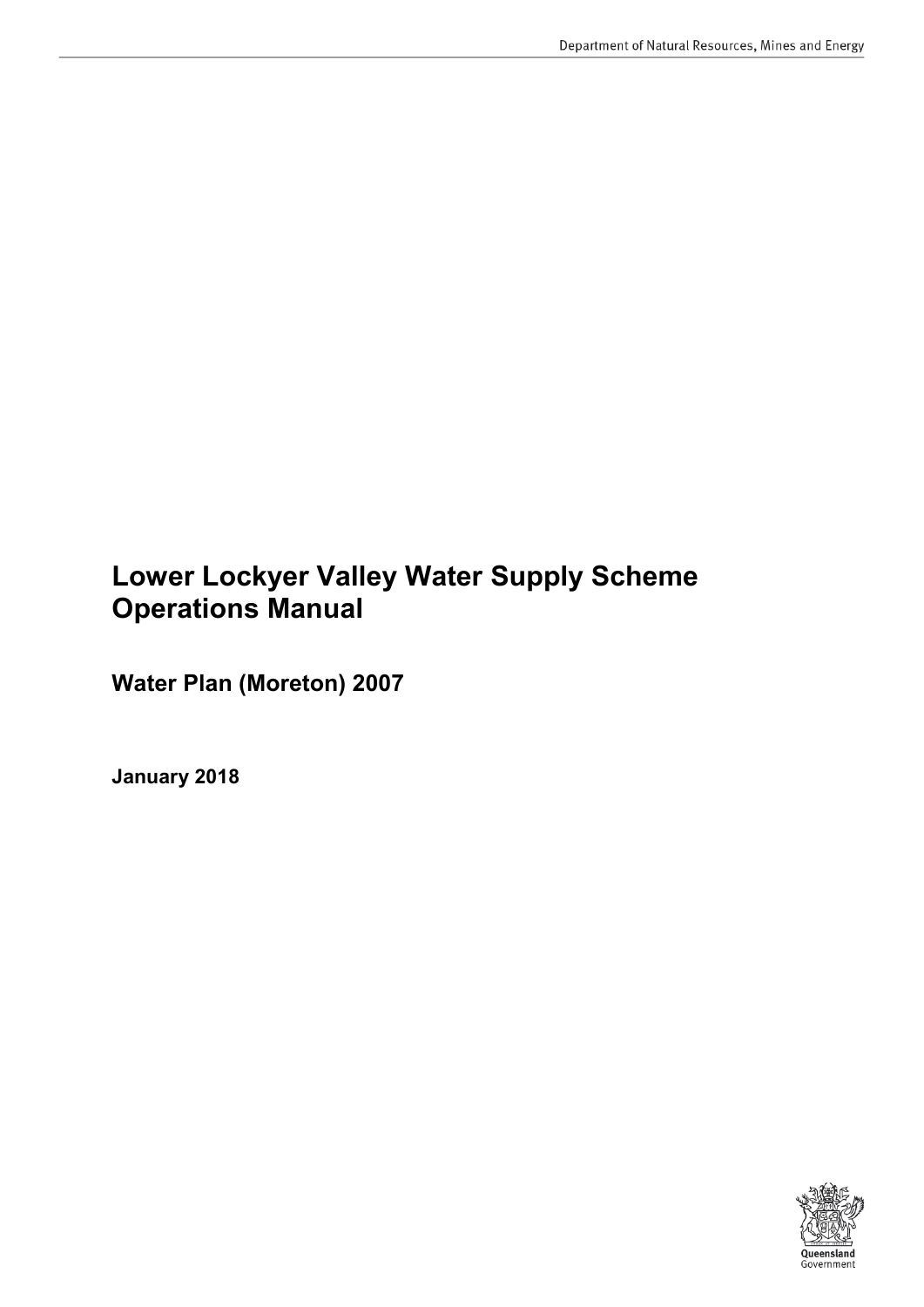This publication has been compiled by Water Policy, Department of Natural Resources, Mines and Energy.

© State of Queensland, 2018

The Queensland Government supports and encourages the dissemination and exchange of its information. The copyright in this publication is licensed under a Creative Commons Attribution 4.0 International (CC BY 4.0) licence.

Under this licence you are free, without having to seek our permission, to use this publication in accordance with the licence terms.



You must keep intact the copyright notice and attribute the State of Queensland as the source of the publication.

Note: Some content in this publication may have different licence terms as indicated.

For more information on this licence, visit https://creativecommons.org/licenses/by/4.0/.

The information contained herein is subject to change without notice. The Queensland Government shall not be liable for technical or other errors or omissions contained herein. The reader/user accepts all risks and responsibility for losses, damages, costs and other consequences resulting directly or indirectly from using this information.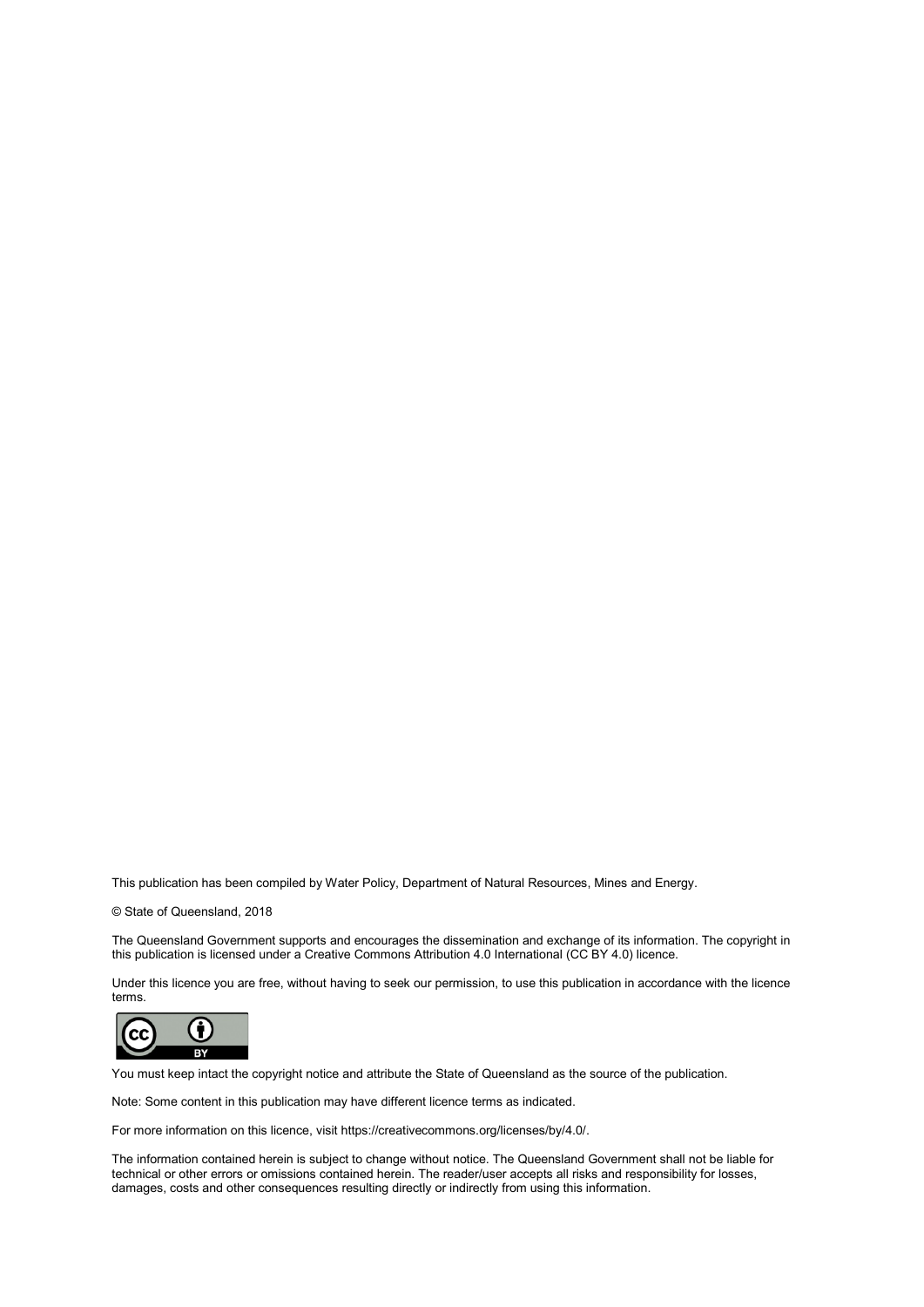### **Table of contents**

|   | <b>Chapter 2</b> |  |
|---|------------------|--|
|   |                  |  |
|   | <b>Chapter 3</b> |  |
| 5 |                  |  |
| 6 |                  |  |
|   |                  |  |
|   |                  |  |
|   | <b>Chapter 4</b> |  |
|   |                  |  |
|   |                  |  |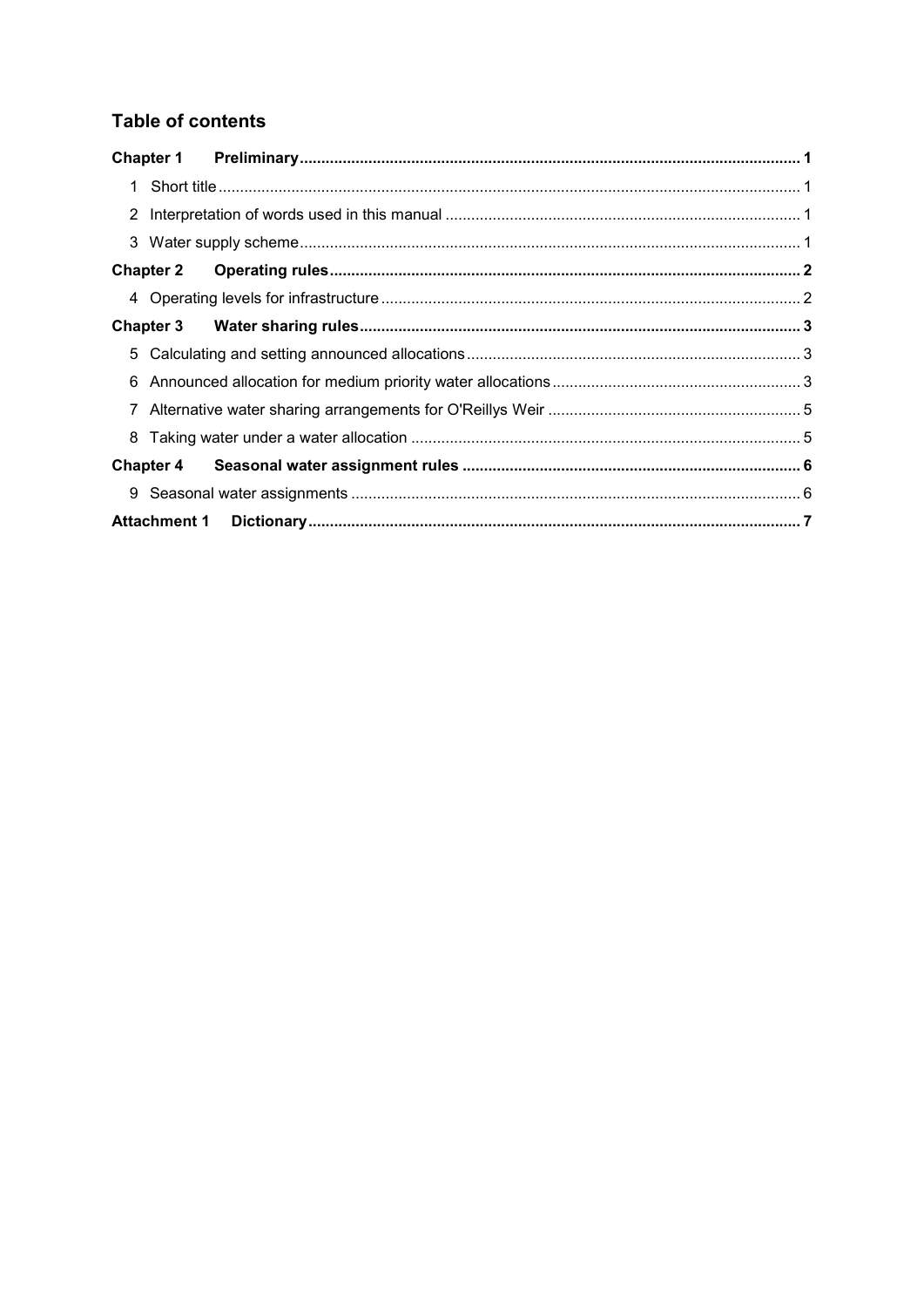## <span id="page-3-0"></span>**Chapter 1 Preliminary**

#### <span id="page-3-1"></span> $\mathbf{1}$ **Short title**

- (1) This operations manual may be cited as the Lower Lockyer Valley Water Supply Scheme Operations Manual.
- (2) Reference in this document to 'this manual' means the Lower Lockyer Valley Water Supply Scheme Operations Manual.

#### <span id="page-3-2"></span> $\overline{2}$ **Interpretation of words used in this manual**

The dictionary in attachment 1 defines particular words used in this manual.

#### <span id="page-3-3"></span>3 **Water supply scheme**

The extent of the Lower Lockyer Valley Water Supply Scheme is defined in schedule 4 of the Water Plan (Moreton) 2007.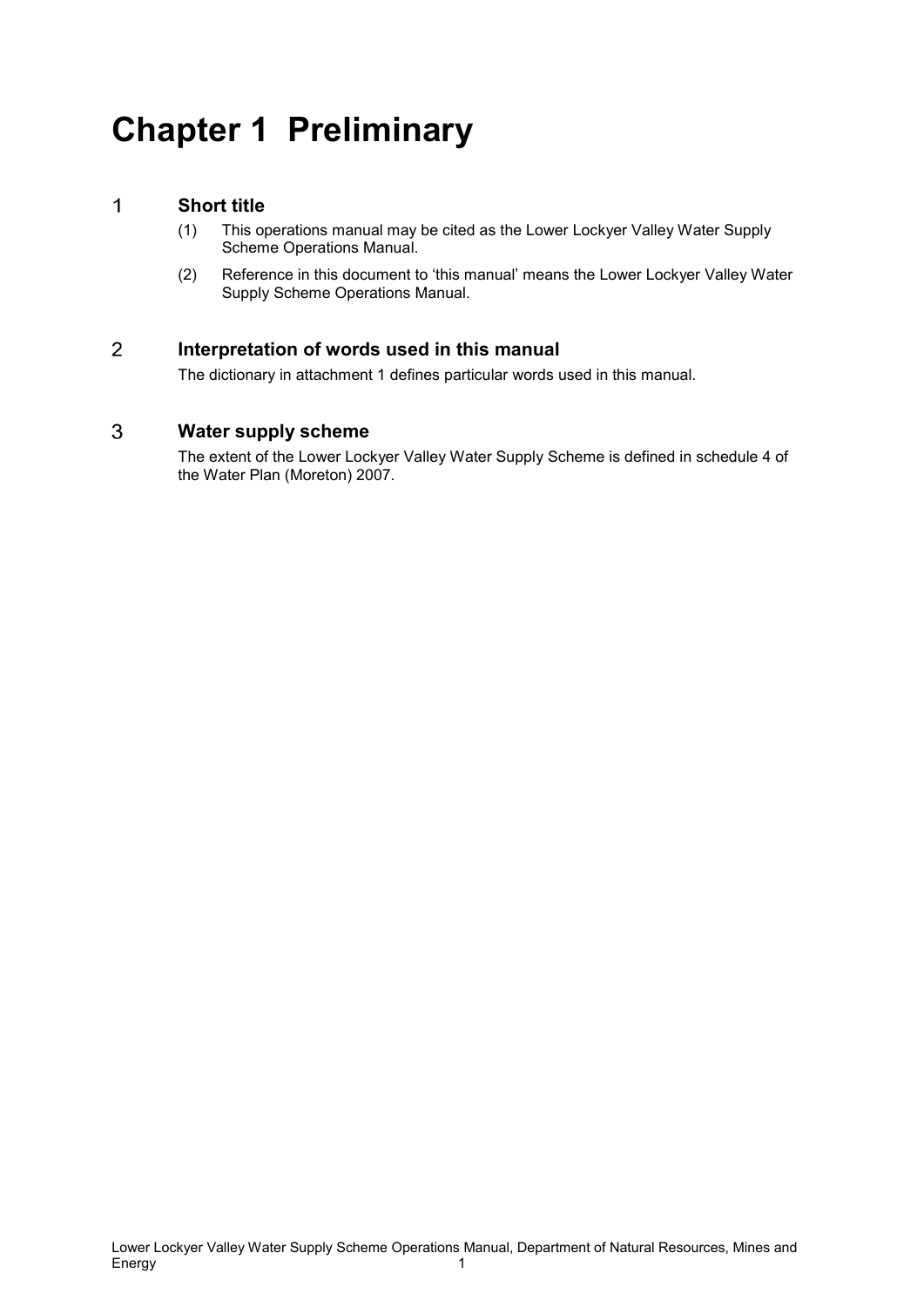# <span id="page-4-0"></span>**Chapter 2 Operating rules**

#### <span id="page-4-1"></span> $\overline{4}$ **Operating levels for infrastructure**

- (1) The minimum operating levels for the infrastructure in the Lower Lockyer Valley Water Supply Scheme are specified in table 1.
- (2) The licence holder may release water from any infrastructure if the water level in that infrastructure is above its minimum operating level and the release is necessary—
	- (a) to supply downstream demand; or
	- (b) for operational purposes.

### **Table 1 – Operating levels of infrastructure**

| <b>Infrastructure</b>               | Minimum operating level (m AHD)                 |  |  |
|-------------------------------------|-------------------------------------------------|--|--|
| Atkinsons Dam                       | Buaraba Creek outlet level EL 57.34 m AHD.      |  |  |
|                                     | Brightview Channel outlet level EL 57.84 m AHD. |  |  |
| <b>Brightview Weir</b>              | EL 54.37 m AHD (level of outlet works).         |  |  |
| Sippels Weir                        | Not applicable.                                 |  |  |
| Potters Weir                        | Not applicable.                                 |  |  |
| O'Reillys Weir                      | 26m AHD.                                        |  |  |
| <b>Buaraba Creek Diversion Weir</b> | Not applicable.                                 |  |  |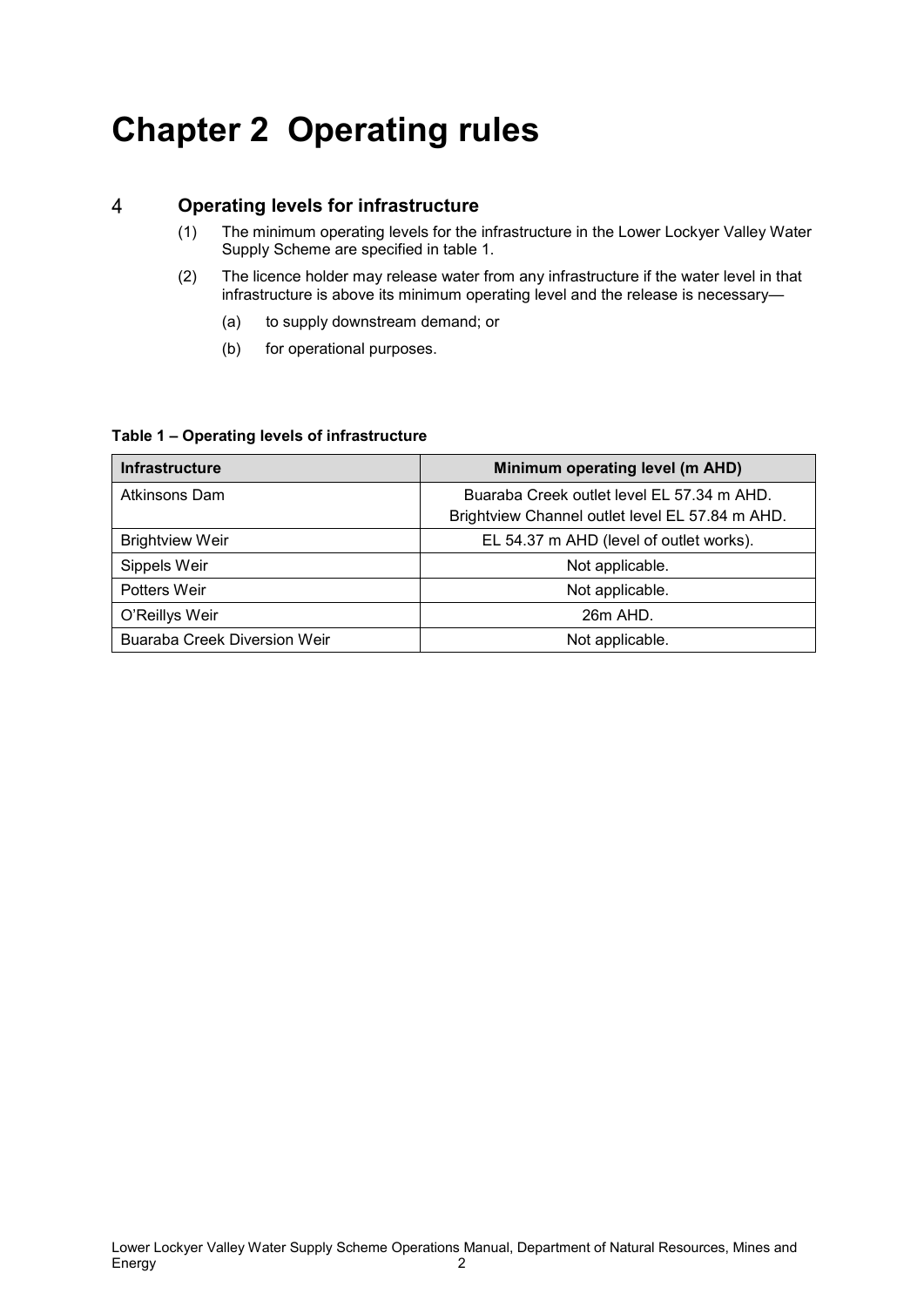## <span id="page-5-0"></span>**Chapter 3 Water sharing rules**

#### <span id="page-5-1"></span>5 **Calculating and setting announced allocations**

The licence holder must—

- (a) calculate the announced allocation for each priority group using the water sharing rules for the scheme to take effect on the first day of the water year;
- (b) following the commencement of a water year—
	- (i) recalculate the announced allocation at the beginning of each month;
	- (ii) reset the announced allocation no later than 5 business days following the first day of the month only if the recalculation indicates that the announced allocation would—
		- (A) increase by 5 or more percentage points; or
		- (B) increase to 100 per cent.
- (c) make public details of the announced allocation, including parameters for determining the announced allocation, on the resource operations licence holder's internet site within—
	- (i) 5 business days of setting an announced allocation under subsection (a); or
	- (ii) the first calendar day of every month when resetting the announced allocation under subsection (b).
- (d) not reduce the announced allocation during a water year;
- (e) round the announced allocation to the nearest whole percentage point; and
- (f) not set an announced allocation that is greater than 100 per cent.

#### <span id="page-5-2"></span>6 **Announced allocation for medium priority water allocations**

(1) The announced allocation for medium priority water allocations in the Lower Lockyer Valley Water Supply Scheme must be calculated using the following formula—

$$
AA_{MP} = \left\{ \frac{UV + DIV_{MP} - TOA}{MPA} \right\} \times 100
$$

(2) The parameters used in the announced allocation formula for medium priority water allocations are defined in tables 2, 3 and 4.

### **Table 2 – Announced allocation parameters**

| Term                                                                                                                                                                     | <b>Details</b>                                                                                                                                                                                                                                                                                                                          |  |
|--------------------------------------------------------------------------------------------------------------------------------------------------------------------------|-----------------------------------------------------------------------------------------------------------------------------------------------------------------------------------------------------------------------------------------------------------------------------------------------------------------------------------------|--|
| Announced allocation medium priority—the percentage of the nominal volume for<br>AAMP<br>Medium Priority water allocations that may be taken for the current water year. |                                                                                                                                                                                                                                                                                                                                         |  |
| UV<br>(ML)                                                                                                                                                               | Useable volume—the useable storage volume is determined by summing the useable<br>volume of each of the storages included in the assessment of the announced allocation<br>as per the following equations.<br>$UV = sum (UV storage)$<br>UV storage = $(CV - MOV - SL)$<br>UV storage = $0$ if (CV – MOV – SL) is less than 0<br>Where: |  |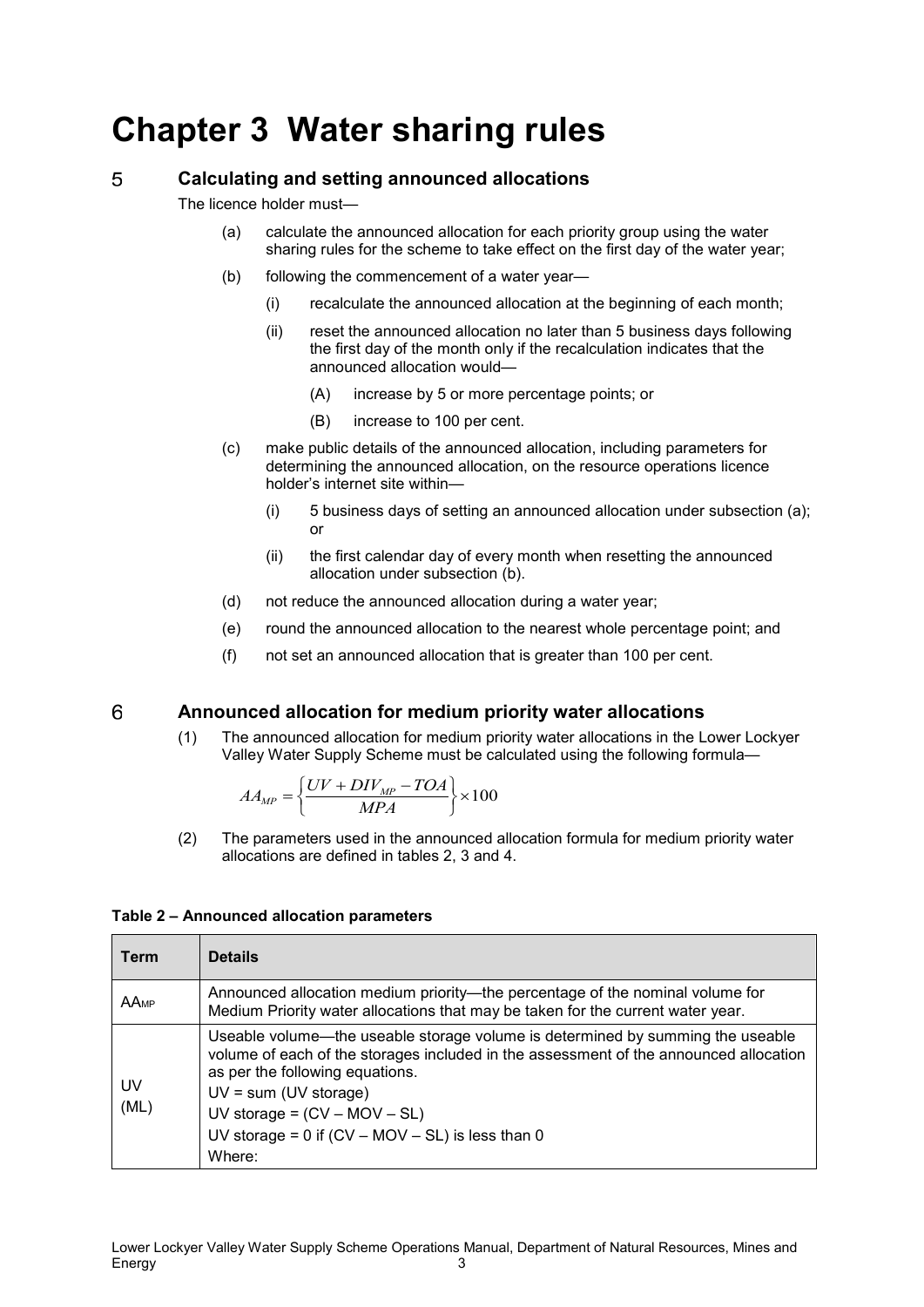| Term               | <b>Details</b>                                                                                                                                                                                                                                                                                                                                                                                                                                                                           |
|--------------------|------------------------------------------------------------------------------------------------------------------------------------------------------------------------------------------------------------------------------------------------------------------------------------------------------------------------------------------------------------------------------------------------------------------------------------------------------------------------------------------|
|                    | UV is the useable volume of each storage (Atkinsons Dam, Brightview Weir and<br>O'Reillys Weir).                                                                                                                                                                                                                                                                                                                                                                                         |
|                    | CV is the current volume of the storage.                                                                                                                                                                                                                                                                                                                                                                                                                                                 |
| SL<br>(ML)         | MOV is the minimum operating volume of the storage.<br>Storage loss—the net projected storage loss from the storages for the remainder of the<br>water year and includes lake evaporation plus seepage minus direct rainfall onto the<br>storage.<br>The storage loss volume is calculated by using the value next to the current month<br>multiplied by the current surface area of the storage.<br>The storage loss values used for resource assessment purposes are shown in table 3. |
| <b>TOA</b><br>(ML) | Transmission and operational allowance—an allowance for the river transmission and<br>operational losses expected to occur in running the system to the end of the water<br>year. TOA varies with the announced allocation for medium priority water allocations.<br>TOA is calculated using table 4.                                                                                                                                                                                    |
| <b>MPA</b><br>(ML) | Medium priority allocations—the total volume of medium priority water allocations<br>served by the scheme (includes medium priority distribution loss allocation).                                                                                                                                                                                                                                                                                                                       |

### **Table 3 – Storage loss depths (mm)**

| Month in which announced allocation was<br>calculated | Atkinsons Dam, Brightview Weir and<br><b>O'Reillys Weir</b> |
|-------------------------------------------------------|-------------------------------------------------------------|
| July                                                  | 628                                                         |
| August                                                | 606                                                         |
| September                                             | 551                                                         |
| October                                               | 473                                                         |
| November                                              | 395                                                         |
| December                                              | 317                                                         |
| January                                               | 240                                                         |
| February                                              | 181                                                         |
| March                                                 | 134                                                         |
| April                                                 | 82                                                          |
| May                                                   | 31                                                          |
| June                                                  | 12                                                          |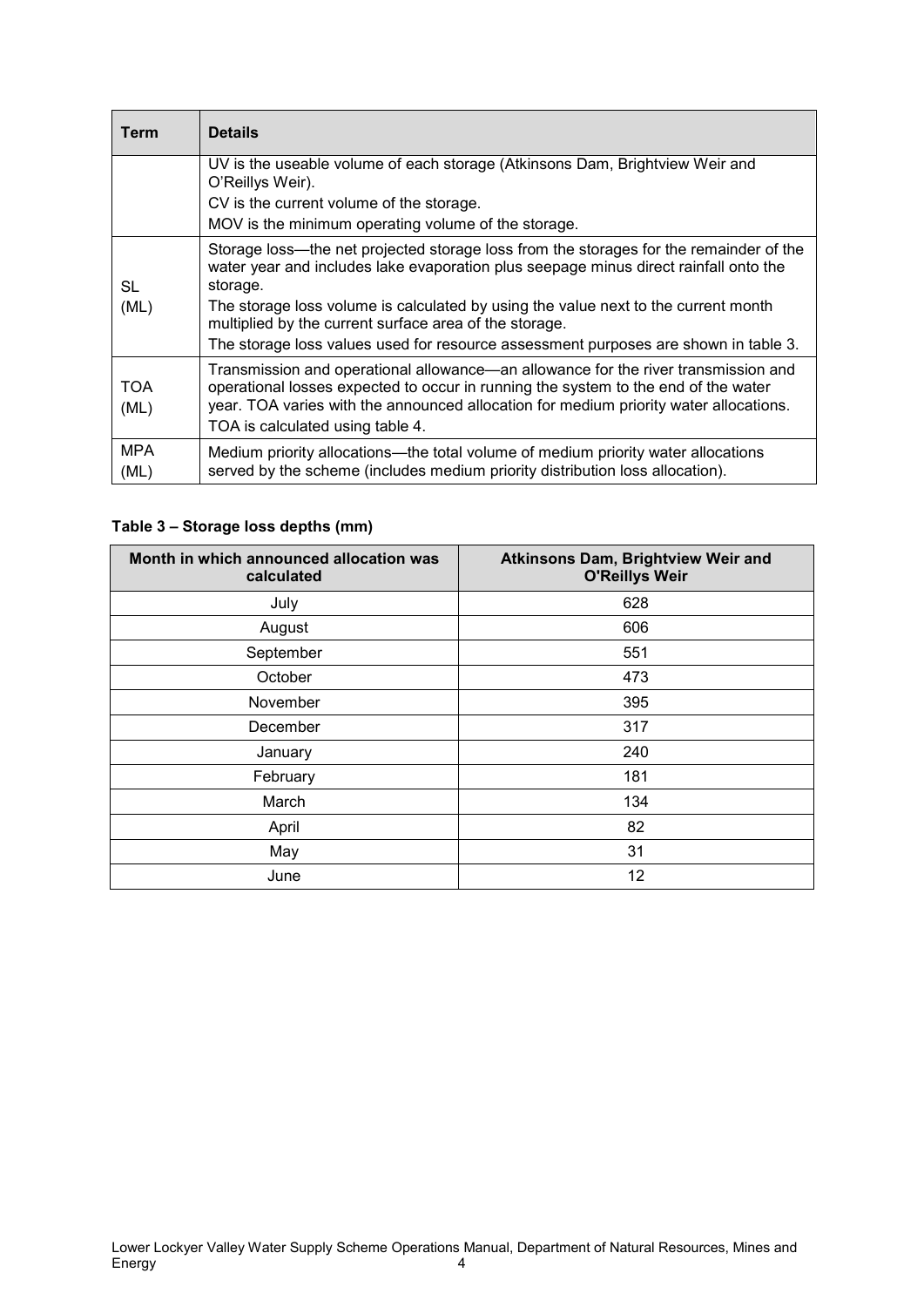| <b>Month in</b>                                   | Transmission and operational loss allowance (ML) |                    |                    |                    |                    |                     |
|---------------------------------------------------|--------------------------------------------------|--------------------|--------------------|--------------------|--------------------|---------------------|
| which<br>announced<br>allocation is<br>calculated | $AA_{MP}$ =<br>$0\%$                             | $AA_{MP}$ =<br>20% | $AA_{MP}$ =<br>40% | $AA_{MP}$ =<br>60% | $AA_{MP}$ =<br>80% | $AA_{MP}$ =<br>100% |
| July                                              | 0                                                | 1427               | 2854               | 4 2 8 1            | 5708               | 7 135               |
| August                                            | 0                                                | 1 3 4 3            | 2687               | 4 0 3 0            | 5 3 7 3            | 6716                |
| September                                         | 0                                                | 1 2 1 5            | 2429               | 3644               | 4858               | 6073                |
| October                                           | 0                                                | 1087               | 2 1 7 4            | 3 2 6 0            | 4 347              | 5434                |
| November                                          | 0                                                | 947                | 1893               | 2840               | 3787               | 4 7 3 4             |
| December                                          | 0                                                | 823                | 1646               | 2469               | 3 2 9 2            | 4 1 1 4             |
| January                                           | 0                                                | 724                | 1448               | 2 172              | 2896               | 3620                |
| February                                          | $\mathbf{0}$                                     | 622                | 1 2 4 3            | 1865               | 2486               | 3 1 0 8             |
| March                                             | 0                                                | 485                | 969                | 1454               | 1938               | 2 4 2 3             |
| April                                             | 0                                                | 327                | 654                | 982                | 1 309              | 1636                |
| May                                               | 0                                                | 160                | 321                | 481                | 641                | 802                 |
| June                                              | 0                                                | 78                 | 156                | 234                | 312                | 390                 |

**Table 4 – Transmission and operational allowance**

#### <span id="page-7-0"></span> $\overline{7}$ **Alternative water sharing arrangements for O'Reillys Weir**

When the announced allocation for the Lower Lockyer Valley Water Supply Scheme, determined under section 6, is zero per cent, the licence holder may make water available from O'Reillys Weir by announcement.

#### <span id="page-7-1"></span>8 **Taking water under a water allocation**

- (1) The total volume of water taken under a water allocation in a water year must not exceed the nominal volume for the water allocation.
- (2) The total volume of water that may be taken under a water allocation in a water year, other than water made available by announcement under section 7, must not exceed the nominal volume of the water allocation multiplied by the announced allocation percentage.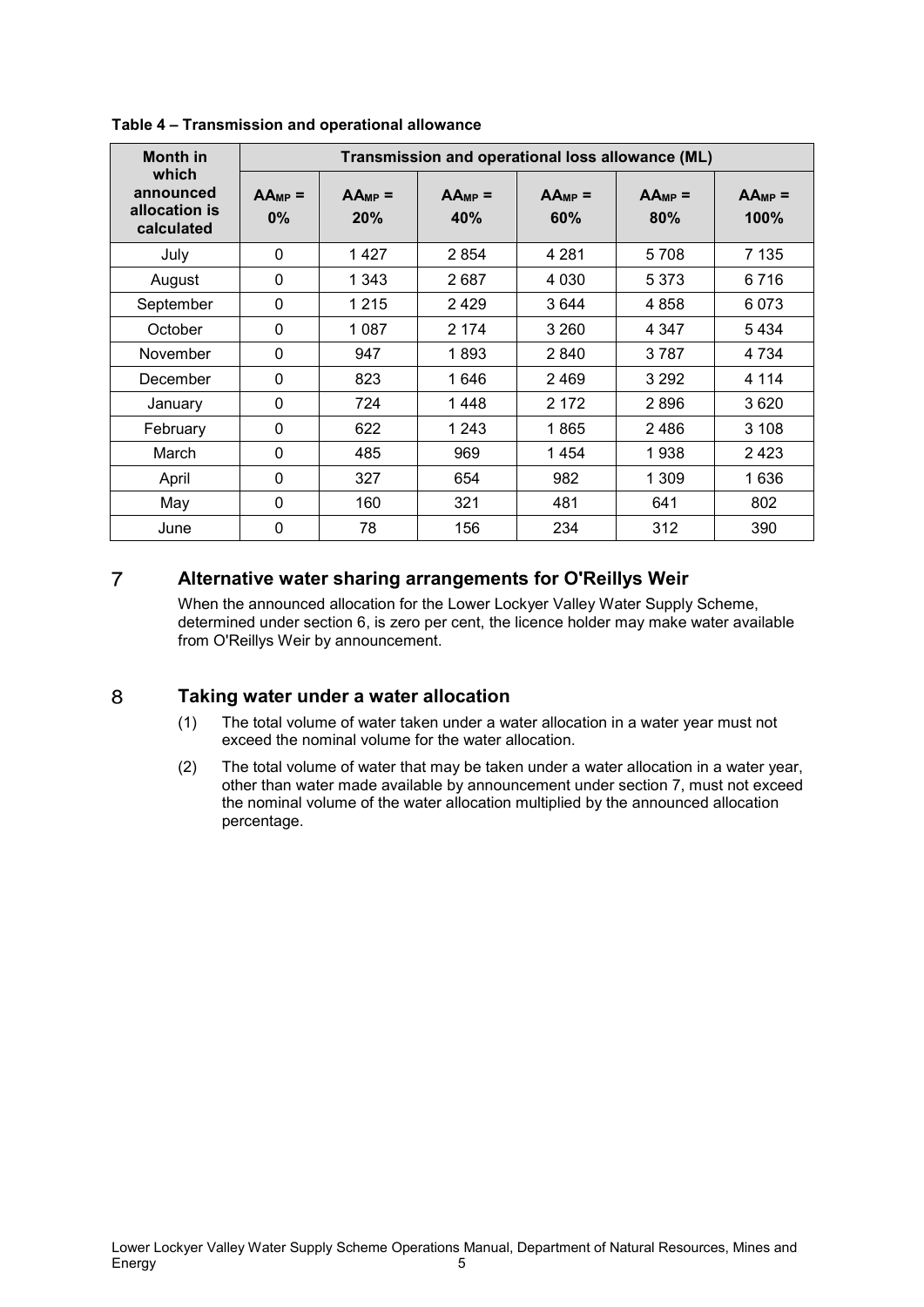## <span id="page-8-0"></span>**Chapter 4 Seasonal water assignment rules**

#### <span id="page-8-1"></span>9 **Seasonal water assignments**

- (1) The licence holder may approve a seasonal assignment of a volume of water.
- (2) Water supplied under a seasonal water assignment may be used for any purpose.